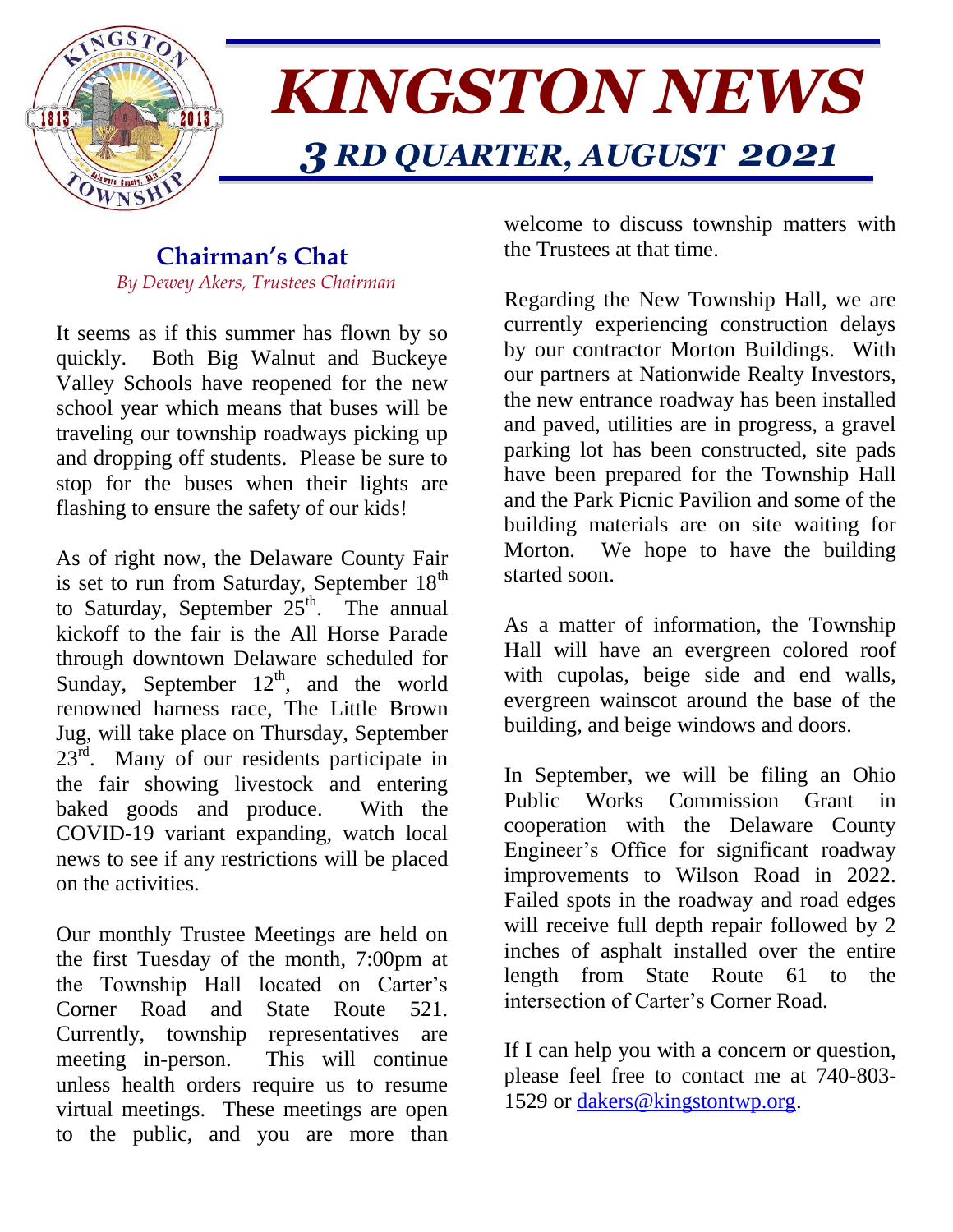#### **…from the desk of Trustee Steve Volpe**

Friends and Neighbors,

You may notice that my name is not on the ballot in November's election. I would like to thank you for your overwhelming support during my 12 years as your Trustee. It has been a great honor to serve you. However, due to a health issue, I have been advised by my physician, to retire at the end of this term. I am proud of ALL we have accomplished in my tenure.

I will miss working with all of the truly great people serving you in our township. Top to bottom, we have a great team here in Kingston Township. Your dedicated elected officials have not always agreed with each other, but we always knew that each of us was trying to do what we felt best for Kingston Township. Personal interest or egos never interfered in any of our debates. I spent many years as President of the Delaware County Township Association, and I can tell you this seems to be rare in a township government.

We are truly blessed to live in such a wonderful community. Once again, Thank you from the bottom of my heart! Steve Volpe, Trustee

### **ZONING REPORT**

#### **Permits**

For the months of May through July 2021 the following zoning permits were approved:

- 4 New Build Homes
- 4 Accessory Structures
- 1 Addition

Please remember to contact the Zoning Office before starting construction of any new structures or improvement/expansion of an existing structure.

#### **Board Vacancies**

The Kingston Township Board of Trustees will be filling an **Alternate** vacancy on the **Board of Zoning Appeals** and **Zoning Commission** which both run through December 2025. Both vacancies are posted in the Township Website under the Special Notices tab. Contact the Zoning Office with any questions or interest.

## **ROADS & CEMETERIES**

#### **State Route 61/656 Roundabout**

The Ohio Department of Transportation (ODOT) completed construction and reopened the peanut shaped roundabout at the intersection of State Route 61 and State Route 656/Wilson Road on August 9, 2021. The total estimated cost of the project was \$2.1 million dollars with \$310,000 coming from an OPWC grant, \$17,250 from the Delaware County Engineers Office, and \$17,250 from Kingston Township.

#### **Since The Last Newsletter**

For the months of May through July 2021, 3 driveway permits were issued. There were no burials made in the Blue Church Cemetery.

The township continues to work with the County Engineers Office and impacted residents for the installation of a new drainage culvert under Todd Street Road and drainage improvements on the south side of the roadway.

Summer roadwork has been completed including resurfacing Blue Church Road between Wilson Road and Rosecrans Road with chip and seal/fog coating and a chip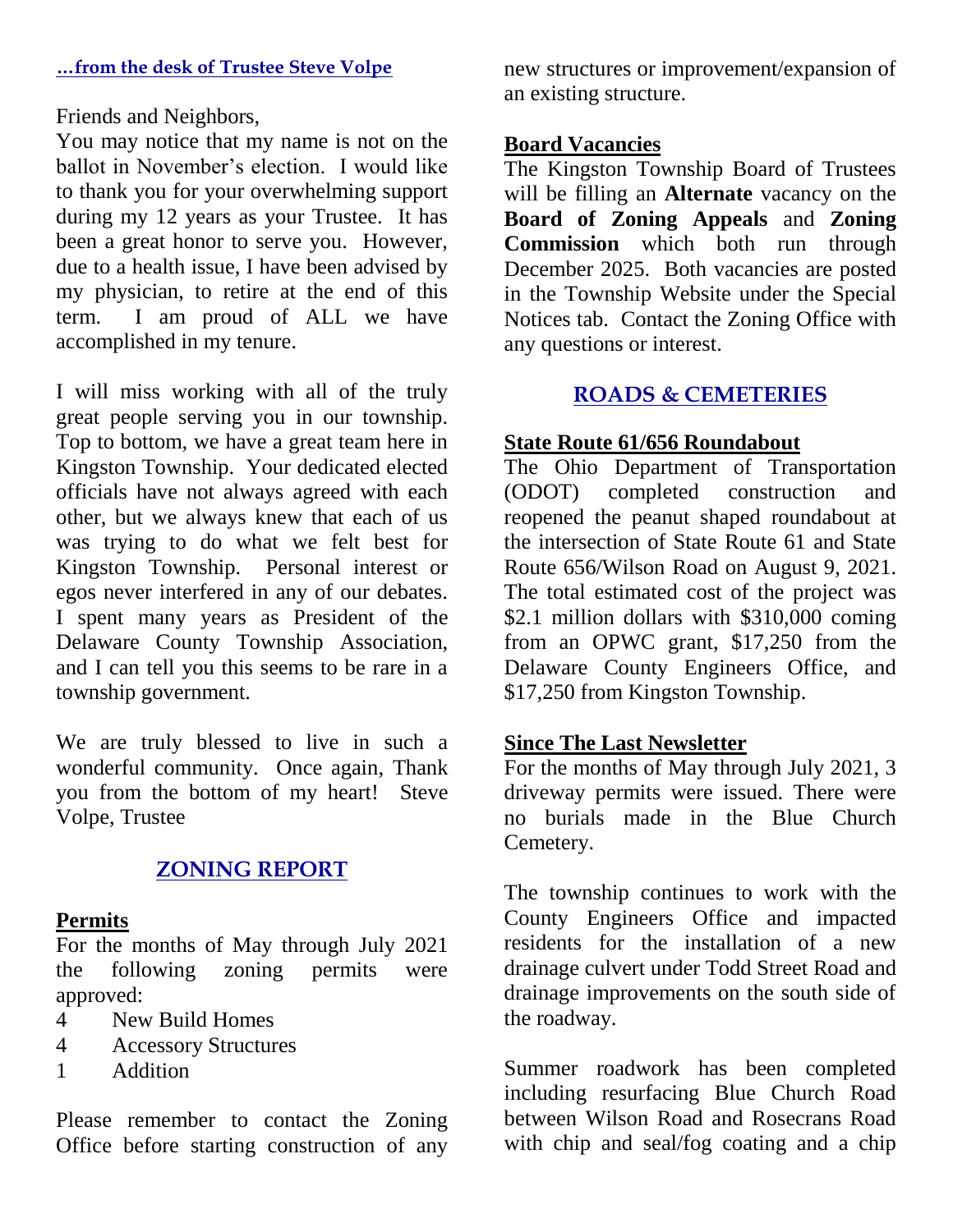and seal application to Stockwell Road from the Township Line west to State Route 61.

As you are driving the roadways within Kingston Township and see damage to the pavement or guardrails, please report the damage to Road Superintendent Doug Crowl by calling 740-815-8427. We need your help to ensure that our roadways remain safe.

# **DID YOU KNOW????**

Kingston Township was established on June 8, 1813. Prior to that, a number of families immigrated to the area. In 1809, John Rosecrans and his four sons, Abraham, Isaac, Jacob and John, Daniel Rosecrans and his four sons Nathaniel, Jacob, Purlemas and Crandall, and Joseph Patrick and his wife Sarah came from the Wyoming Valley in Pennsylvania, and began farming east of what is now State Route 61 and north and south of what is now Rosecrans Road near the intersection with what is now Blayney Road. At some point after their immigration, John Rosecrans son Abraham married Joseph Patricks' daughter Susan who then began to raise a family. These family homesteads can be seen on the 1849 Map of Delaware County.

In 1888, a small book entitled 'When Our Mother Was A Little Girl' was published; written by Mrs. A. Baldwin from Kingston Township. Mrs. Baldwin was the daughter of Mahalia Rosecrans, and granddaughter to Abraham Rosecrans and Susan Patrick Rosecrans. In the book, Mrs. Baldwin recounts a number of stories told to her son Jack by her mother Mahalia about early life in Kingston Township.

One of the stories told by Mahalia involved a deer hunt by her father Abraham at a natural salt lick east of their log cabin (home). A small spring fed stream now known as Taylor Run flowed from the east side of State Route 61 westward toward Little Walnut Creek. On that small feeder stream, a natural salt lick developed where a spring brought minerals to the surface which then attracted deer and other animals who came to the area to lick the ground for needed nutrients. The approximate location of the salt lick was just west of State Route 61 and north of Rosecrans Road.

Jack asked, "Grandma, I killed a bear today (imaginary). Did you ever see a man before that killed a bear?" as Jack elevated his small figure and put on a look of great fierceness. Grandma laughed as she looked at her little boy and said, "Why, yes, I have seen a man that killed a bear; but he brought his bear home with him, and we had bear steak for supper. I wonder if your bear's meat will be as tough as ours was! Sit down in your little chair and I will tell you about it"

"It was a winter evening, though not so cold as it is tonight; we were through supper and the girls were washing the dishes, and mother was mixing the 'corn pone' for breakfast. She always made this at night and put it into a baking kettle with an iron cover. This she set in a bed of coals, with coals on the lid, then covered it all with ashes, and in the morning the pone was baked brown. With wild honey or maple molasses, it made a dish fit for a king. Father (Abraham Rosecrans) was sitting before the fire, and perhaps he heard us talking about breakfast, for all at once, he got up and said, 'I think I'd better go and kill a deer, we are about out of venison,' and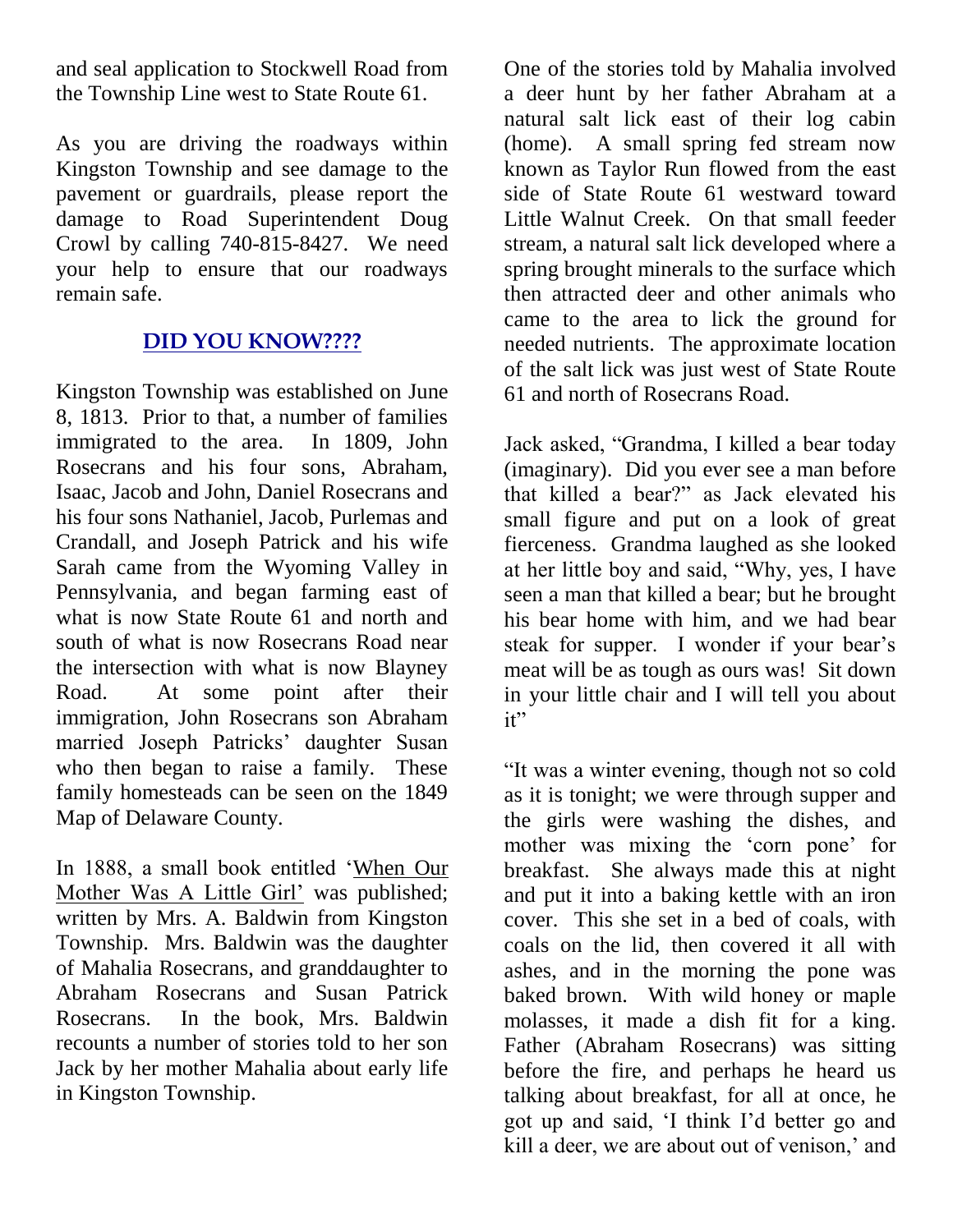taking his gun down from the wall, he hung his shot-bag and powder horn on his shoulder, put his knife in his belt, and started for the Deer Lick. This was a salt spring, where the deer came to drink and was about a quarter of a mile from the house.

Near the spring was a tree, and father climbed up among the branches, feeling sure that a deer would come before bed-time. He was obliged to keep perfectly quiet, and it was cold work waiting, hour after hour, so he was glad enough when he heard a rustling among the bushes. He cautiously raised his gun, to be ready. But what was his surprise to see, instead of a deer, a great black bear! It came slowly and clumsily along, growling in an ugly, sullen way. Many a man would have been frightened; but father only thought, 'Now I must do my best; for if I miss him, or slightly wound him, he will be on me before I can reload.' So he took careful aim and fired.

We heard the report of the gun, and, the next minute, father's call for the dogs. For some reason, the dogs refused to go. Again we heard the call. The case was urgent, something must be done! So two boys who were spending the night with us, seized the dogs, and, lifting them on their backs, ran with them to the lick. There they found father with his knife in his hand, the snow red with blood, and the bear dead. He had killed it the first shot; but uncertain of it, had called the dogs to help, in case of a struggle. The boys came home, hitched the oxen to the bob-sled, and went back for the bear. We children flocked out to see it, and I remember it looked like a great black cow in the moonlight.

In the morning all the neighbors came, and word went far and near that Abram

Rosecrans had killed a bear—the first and last ever killed in our township. We took great delight in hearing father tell the story over and over again, and tried our best to think bear's meat better than venison, but it was so strong and tough we could not really like it."

"Did he kill a deer the next night?" "I don't remember about that. But he never had any trouble killing deer; he would often kill three or four in a day, and come home with the skins and best part of the meat slung over his saddle. Mother would cook all she wanted, and father would usually jerk the rest. Jerking was cutting it into narrow strips, smoking it a little, and then drying it. Father always took jerked venison and parched corn when he went hunting, and we had it for dinner at school."

Many of the Rosecrans and Patrick family members are buried in the Stark Cemetery. Perhaps, we will explore more of Mahalia's stories told to grandson Jack in future additions of the Kingston News. A copy of Mrs. Baldwin's book is available at the Community Library. Until then, **NOW YOU KNOW!**

Written by Dave Stites in consultation with Doug Crowl; information written by Joseph Landon 1964; History of Delaware County 1880; When Our Mother Was A Little Girl, Copyright 1888 by Mrs. A Baldwin. Thanks to Dan Daugherty for bringing the book to our attention.

# **PORTER KINGSTON FIRE DISTRICT**

### **Grants**

A State Homeland Security Grant has been made available for \$395,000 dollars. Assistant Chief Scott Benjamin prepared a request for Porter Kingston totaling about \$32,000 for collapse and trench management equipment for firefighter safety and fast response to emergencies. Taking advantage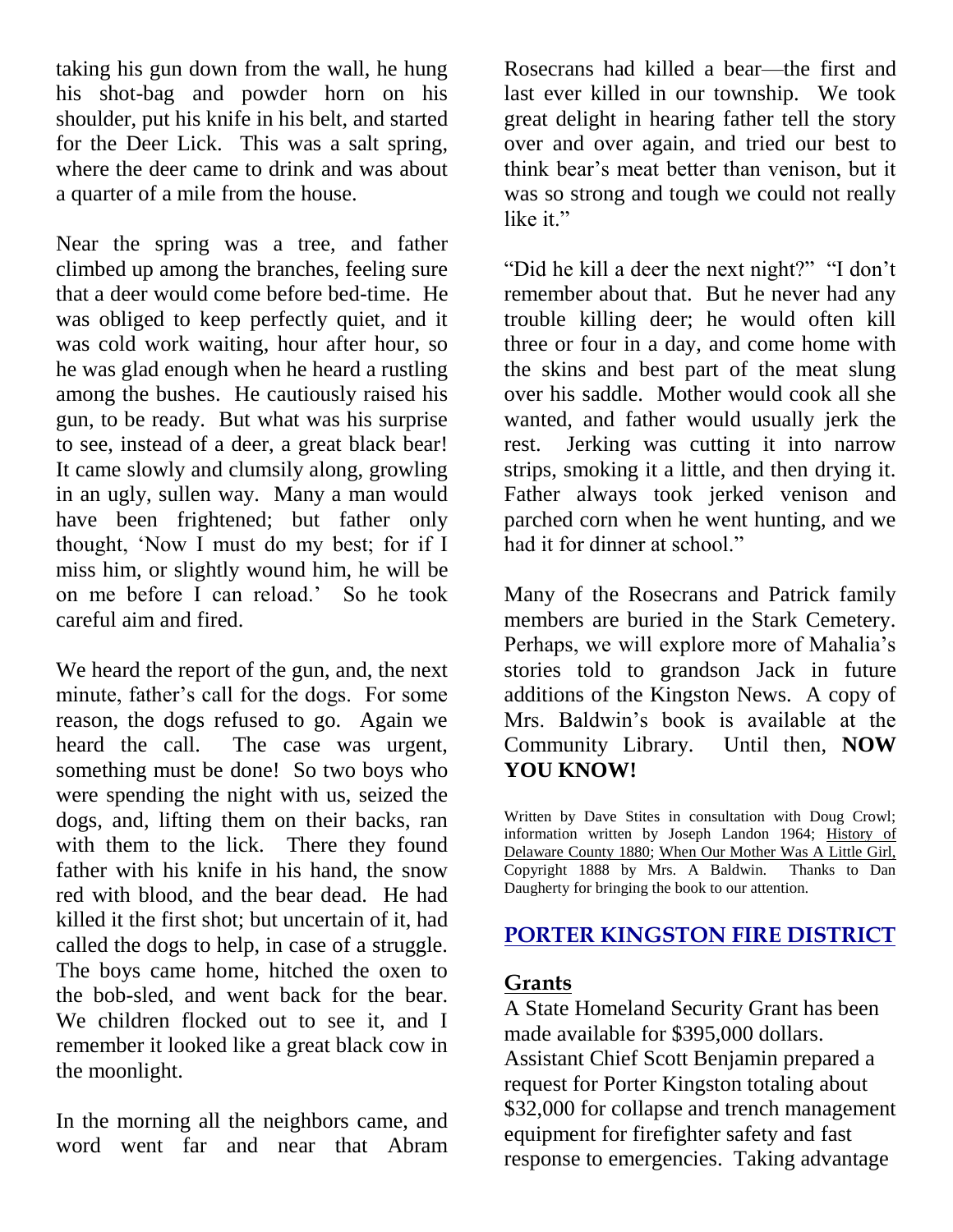of grant programs helps advance the District's response capability and reduces budgetary impacts on the tax dollars.

#### **Fan Donation Program**

The Delaware County EMA is still collecting fans to benefit People in Need of Delaware County. The purpose of the program is to help provide heat relief during the summer months for those county residents who do not have air conditioning. Every donation does make a difference!

New box fans can be donated at all Delaware County EMS and Fire Stations between the hours of 8:00am and 7:00pm, seven days per week. If you are able to help, simply drop off a fan at our Porter Kingston Fire District located in Olive Green. It is not too late to help someone.

#### **A Family Affair**

On August  $9<sup>th</sup>$ , the Porter Kingston Fire Board welcomed back former Assistant Chief and Kingston Township resident Tony Coletta as a firefighter, and at the same time hired son Ryan Coletta as the newest firefighter for the District. Pictured below are Ryan, mom Dawna and father Tony. Congratulations to the Colletta's.



# **CALENDAR**

Meetings are at the Township Hall, unless noted otherwise. **Trash pickup days are Wednesday except during holiday weeks\* where Wednesday service will be performed on Thursday. \*Note Change**

| <b>Trustees Meetings</b> | September 7, 2021, 7PM |
|--------------------------|------------------------|
|                          | October 5, 2021, 7PM   |
|                          | November 2, 2021, 7PM  |
|                          | December 7, 2021, 7PM  |

**Zoning Commission** November 4, 2021, 7PM

**Trash Days 2021** August 4, 11, 18, 25 September \*9, 15, 22, 29 October 6, 13, 20, 27 November 3, 10, 17, 24 December 1, 8, 15, 22, 29

#### **CONTACTS**

**(740 Area Code)** 

#### **TRUSTEES**

Dewey Akers, 803-1529, [dakers@kingstontwp.org](mailto:dakers@kingstontwp.org) Bill Shively, 524-2333, [wshively@kingstontwp.org](mailto:wshively@kingstontwp.org) Steve Volpe, 965-1802, [svolpe@kingstontwp.org](mailto:svolpe@kingstontwp.org)